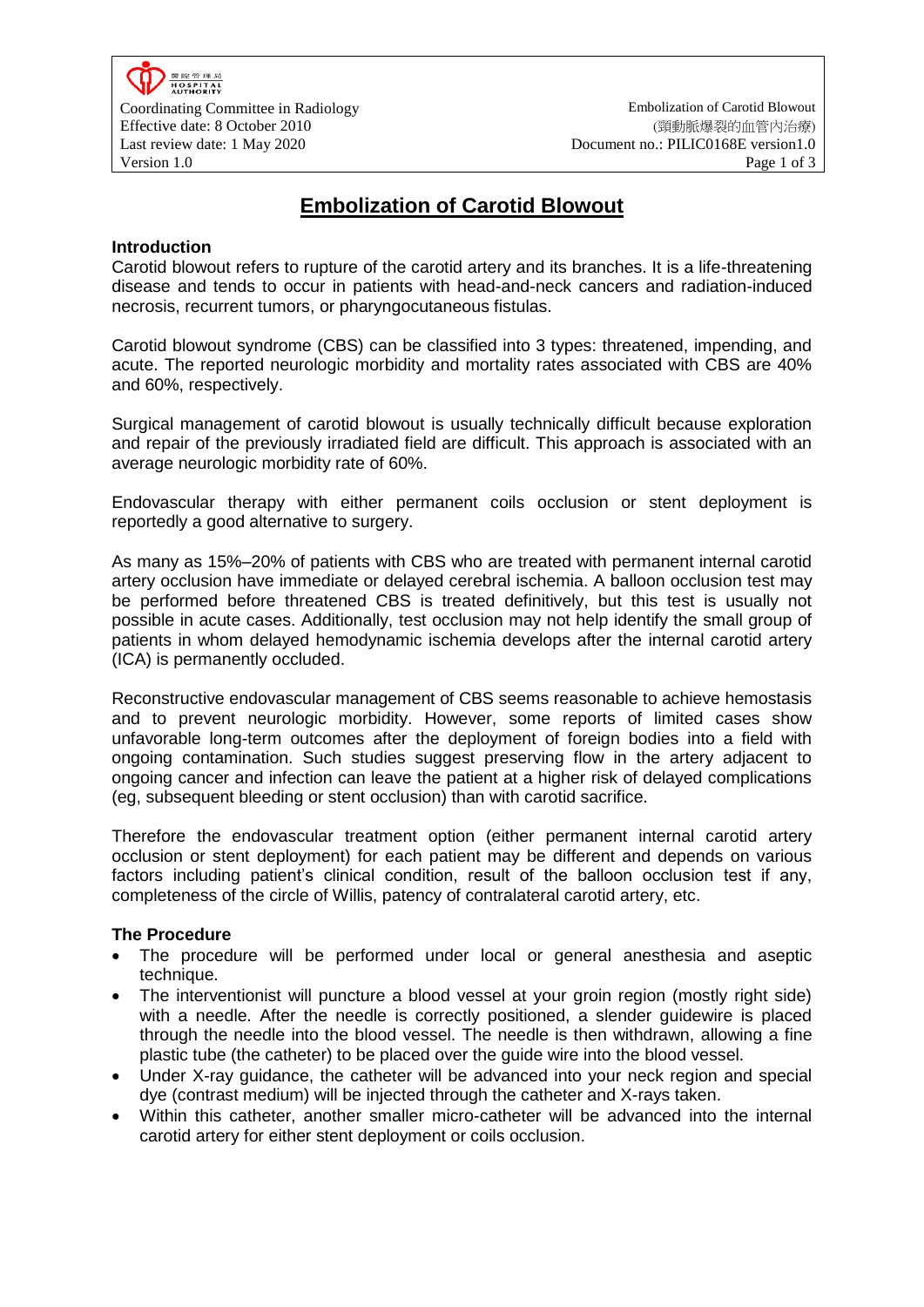

- In case of stent deployment; a micro-guidewire will be advanced to the internal carotid artery. Stent of appropriate size will be placed within the internal carotid artery to cover the site of carotid blowout.
- In case of permanent internal carotid artery occlusion; embolic materials (usually coils) will be deployed into the internal carotid artery in order to block it completely.
- At the end of the procedure, the catheter may be removed or left in your groin region for later removal in the ward.
- The duration of stenting is different for every patient, it depends on the complexity of the condition. Usually the procedure last for one to two hours.
- Your vital signs (e.g. blood pressure, pulse) and neurological condition will be monitored during and after the procedure. Attention should be paid on the skin puncture site to make sure there is no bleeding from it.

## **Potential Complications**

- The overall complication rates of endovascular treatment for carotid blowout ranging from 15% to 60%.
- The combined rate of death and any permanent disabling neurological deficit is 60%.
- Major complications include:
	- Permanent neurological deficit (permanent limb weakness, numbness, visual loss)
	- Acute pseudoaneurysm rupture during the procedure
	- Acute thromboembolism
	- Rebleeding
	- Carotid/stent thrombosis, stent-graft infection, brain abscess in patient treated with stent deployment
	- Groin or retroperitoneal hematoma requiring transfusion or surgery.
	- Arteriovenous fistula / pseudoaneurysm at puncture site
	- Contrast media associated nephrotoxicity
	- The overall adverse reactions related to iodine-base non-ionic contrast medium is below 0.7%. The mortality due to reaction to non-ionic contrast medium is below 1 in 250,000.
	- Breakage and knot forming of catheter or guidewire is very rare, this may require surgical removal.
- Minor complications includes:
	- Groin bruise and pain
	- Complications related to contrast medium injected rash, urticaria.
	- Transient neurological deficit which is reversible within 24 hours (limb weakness,
	- numbness)
	- Transient visual loss
	- Arrthymia

## **Before the Procedure**

- Your referring doctor will ask you to sign a consent form for this investigation. You should volunteer information to your doctor on history of allergy to food and drugs, history of asthma, urtricaria, eczema and allergy to contrast medium.
- Check any bleeding tendency and correct if possible.
- Fast for 6 hours before the examination.
- Empty the bladder before the procedure.
- Skin preparation of the puncture site.